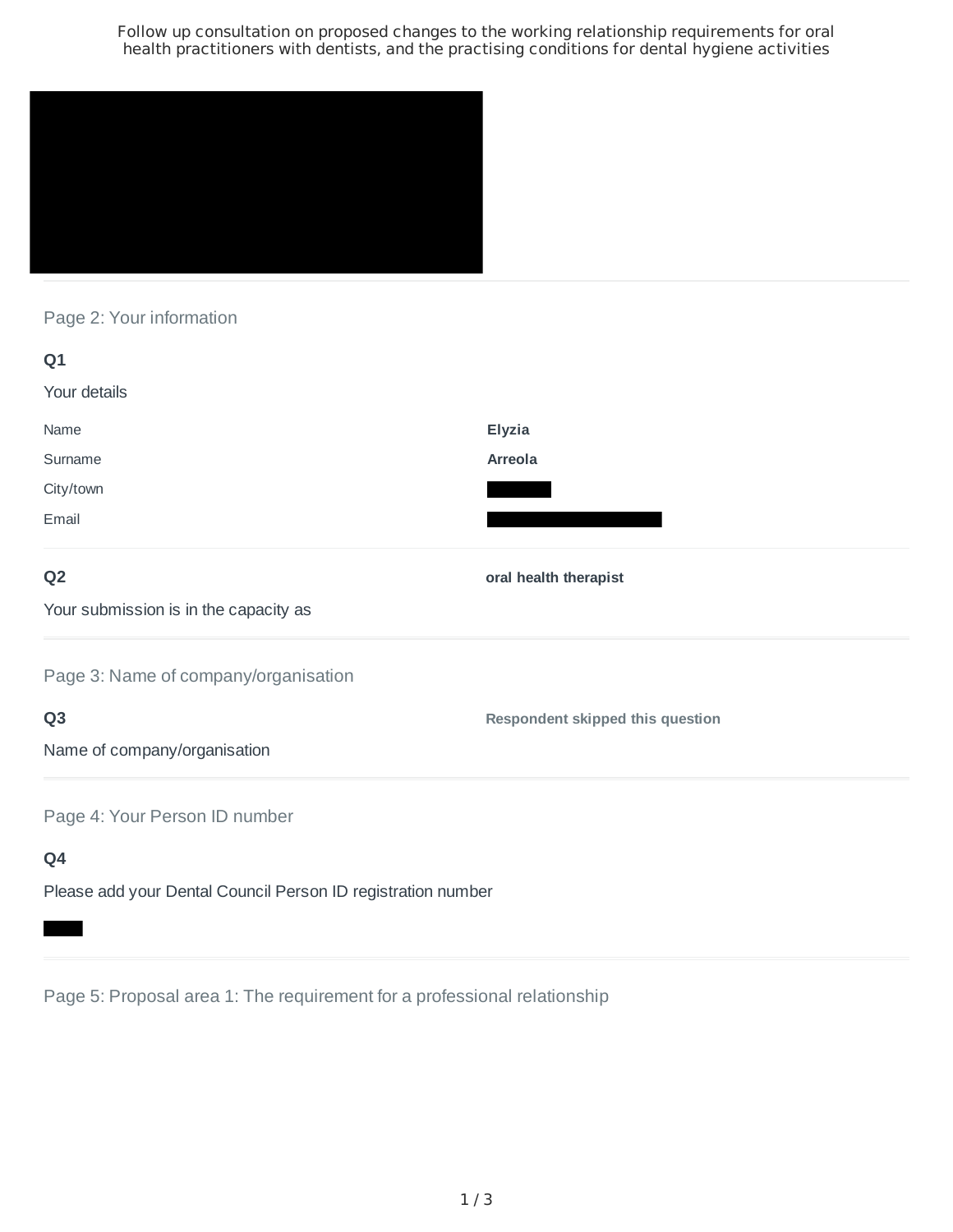Follow up consultation on proposed changes to the working relationship requirements for oral health practitioners with dentists, and the practising conditions for dental hygiene activities

**Agree**

Do you agree/disagree with the proposal to remove the mandated requirement for a professional relationship (dental therapy), working relationship (dental hygiene, orthodontic auxiliary practice), and a consultative professional relationship (oral health therapy) from the respective scopes of practice. Please detail why.

#### **Q6**

**Q5**

**Respondent skipped this question**

**Neither agree nor disagree**

Please provide comments to support your response.

Page 6: Proposal area 1: The requirement for a professional relationship

#### **Q7**

Do you agree/disagree to remove references to working/professional/consultative professional relationships from the dental therapy, dental hygiene, orthodontic auxiliary practice, oral health therapy, dental technology and clinical dental technology scopes of practice? (as detailed in Appendices A – F). Please detail why.

#### **Q8**

Please provide comments to support your response.

Page 8: Proposal area 2: Practising conditions for dental hygiene activities

#### **Q9**

Do you agree/disagree with the removal of the requirement for direct clinical supervision for administration of local anaesthetic and prescription preventive agents? Please detail why.

#### **Q10**

Please provide comments to support your response.

Page 9: Proposal area 2: Practising conditions for dental hygiene activities

# **Respondent skipped this question**

**Respondent skipped this question**

## **Agree**